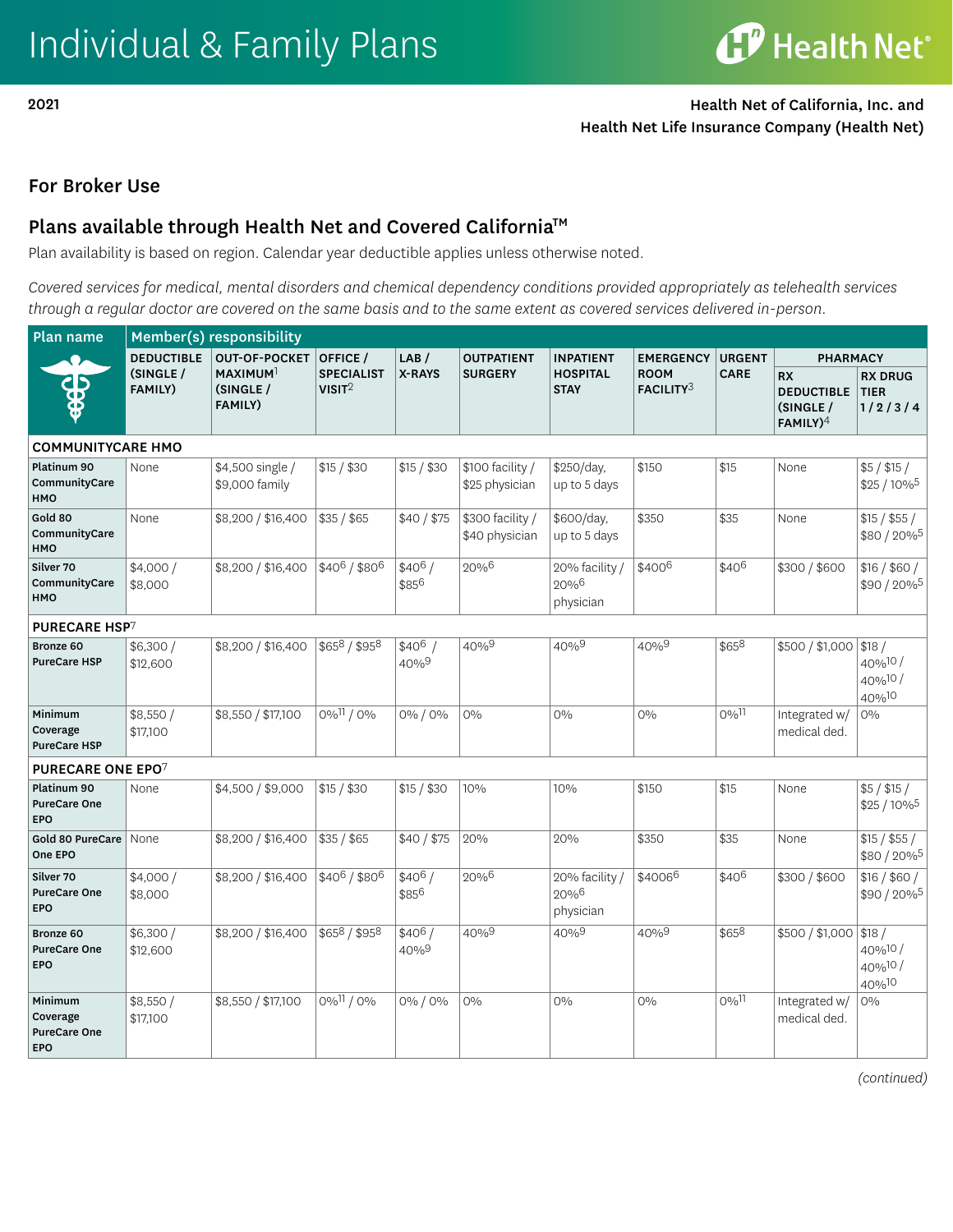## Individual & Family Plans

# **CP** Health Net®

#### 2021

#### Health Net of California, Inc. and

Health Net Life Insurance Company (Health Net)

| Plan name                                                                      | Member(s) responsibility    |                                              |                                         |                   |                   |                                                    |                                 |                     |                                                                     |                                          |  |
|--------------------------------------------------------------------------------|-----------------------------|----------------------------------------------|-----------------------------------------|-------------------|-------------------|----------------------------------------------------|---------------------------------|---------------------|---------------------------------------------------------------------|------------------------------------------|--|
|                                                                                | <b>DEDUCTIBLE</b>           | <b>OUT-OF-POCKET</b>                         | OFFICE /                                | LAB/              | <b>OUTPATIENT</b> | <b>INPATIENT</b>                                   | <b>EMERGENCY</b>                | <b>URGENT</b>       | <b>PHARMACY</b>                                                     |                                          |  |
| 25<br>$\clubsuit$                                                              | (SINGLE /<br><b>FAMILY)</b> | <b>MAXIMUM</b><br>(SINGLE)<br><b>FAMILY)</b> | <b>SPECIALIST</b><br>VISIT <sup>2</sup> | X-RAYS            | <b>SURGERY</b>    | <b>HOSPITAL</b><br><b>STAY</b>                     | <b>ROOM</b><br><b>FACILITY3</b> | <b>CARE</b>         | <b>RX</b><br><b>DEDUCTIBLE</b><br>(SINGLE)<br>$FAMILY$ <sup>4</sup> | <b>RX DRUG</b><br><b>TIER</b><br>1/2/3/4 |  |
| ENHANCEDCARE PPO <sup>7</sup> (THIS CHART HIGHLIGHTS IN-NETWORK BENEFITS ONLY) |                             |                                              |                                         |                   |                   |                                                    |                                 |                     |                                                                     |                                          |  |
| Platinum 90<br>EnhancedCare<br><b>PPO</b>                                      | None                        | \$4,500 / \$9,000                            | $$15/$ \$30                             | \$15 / \$30       | 10%               | 10%                                                | \$150                           | \$15                | None                                                                | $$5/$ \$15 /<br>$$25/10\%$ <sup>5</sup>  |  |
| Gold 80<br>EnhancedCare<br><b>PPO</b>                                          | None                        | \$8,200 / \$16,400                           | \$35 / \$65                             | \$40/\$75         | 20%               | 20%                                                | \$350                           | \$35                | None                                                                | \$15 / \$55 /<br>\$80/20%                |  |
| Silver 70<br>EnhancedCare<br><b>PPO</b>                                        | \$4,000/<br>\$8,000         | \$8,200 / \$16,400                           | $$40^6 / $80^6$                         | $$40^6/$<br>\$856 | 20%6              | 20% facility /<br>$20\%$ <sup>6</sup><br>physician | \$4006                          | $\frac{1}{2}40^6$   | \$300 / \$600                                                       | \$16 / \$60 /<br>$$90/20\%$ <sup>5</sup> |  |
| Bronze 60<br>EnhancedCare<br><b>PPO</b>                                        | \$6,300/<br>\$12,600        | \$8,200 / \$16,400                           | \$658 / \$958                           | $$40^6/$<br>40%9  | $40\%^{9}$        | $40\%^{9}$                                         | 40%9                            | \$658               | \$500 / \$1,000                                                     | \$18/<br>40%10/<br>40%10/<br>40%10       |  |
| <b>Bronze 60 HDHP</b><br>EnhancedCare<br><b>PPO</b>                            | \$7,000/<br>\$14,000        | \$7,000 / \$14,000                           | 0% / 0%                                 | 0% / 0%           | $O\%$             | 0%                                                 | $0\%$                           | $O\%$               | Integrated w/<br>medical ded.                                       | $O\%$                                    |  |
| Minimum<br>Coverage<br>EnhancedCare<br><b>PPO</b>                              | \$8,550/<br>\$17,100        | \$8,550 / \$17,100                           | 0%11 / 0%                               | 0% / 0%           | $O\%$             | $0\%$                                              | $O\%$                           | $0\%$ <sup>11</sup> | Integrated w/<br>medical ded.                                       | $O\%$                                    |  |

## Cost-share reduction (CSR) plans available through Covered California

Calendar year deductible applies unless otherwise noted.

| <b>COMMUNITYCARE HMO</b>                       |                     |                                                                                |                 |                               |                    |                                                   |        |           |               |                                                   |  |
|------------------------------------------------|---------------------|--------------------------------------------------------------------------------|-----------------|-------------------------------|--------------------|---------------------------------------------------|--------|-----------|---------------|---------------------------------------------------|--|
| Silver 73<br>CommunityCare<br>HMO              | \$3,700/<br>\$7,400 | \$6,500 / \$13,000                                                             | $$35^6 / $75^6$ | $$40^6/$<br>\$856             | 20%6               | 20% facility /<br>20%6<br>physician               | \$4006 | \$356     | \$275 / \$550 | \$16 / \$55 /<br>$$85/20\%^5$                     |  |
| Silver 87<br>CommunityCare<br>HMO              | \$1,400/<br>\$2,800 | \$2,850 / \$5,700                                                              | $$15^6 / $25^6$ | $$20^6/$<br>\$40 <sup>6</sup> | 15%6               | 15% facility /<br>15%6<br>physician               | \$1506 | \$156     | \$100 / \$200 | $$5^{13} / $25 /$<br>$$45/15\%$ <sup>12</sup>     |  |
| Silver 94<br>CommunityCare<br><b>HMO</b>       | \$75 / \$150        | \$1,000 / \$2,000                                                              | \$56/\$86       | $$8^6/ $8^6$                  | $10\%^{6}$         | 10% facility /<br>$10%$ <sup>6</sup><br>physician | \$506  | \$56      | None          | \$3/\$10/<br>$$15/10\%$ <sup>12</sup>             |  |
| <b>PURECARE ONE EPO7</b>                       |                     |                                                                                |                 |                               |                    |                                                   |        |           |               |                                                   |  |
| Silver 73<br><b>PureCare One</b><br><b>EPO</b> | \$3,700/<br>\$7,400 | \$6,500 / \$13,000                                                             | $$35^6 / $75^6$ | $$40^6/$<br>\$856             | 20%6               | 20%                                               | \$4006 | \$356     | \$275 / \$550 | \$16 / \$55 /<br>\$85 / 20% <sup>5</sup>          |  |
| Silver 87<br><b>PureCare One</b><br><b>EPO</b> | \$1,400/<br>\$2,800 | \$2,850 / \$5,700                                                              | $$15^6 / $25^6$ | $$20^6/$<br>\$406             | 15%6               | 15%                                               | \$1506 | \$156     | \$100 / \$200 | $$5^{13} / $25 /$<br>$$45/15\%$ <sup>12</sup>     |  |
| Silver 94<br><b>PureCare One</b><br><b>EPO</b> | \$75/\$150          | \$1,000 / \$2,000                                                              | \$56/\$86       | \$86/\$86                     | $10%^{6}$          | 10%                                               | \$506  | \$56      | None          | \$3/\$10/<br>$$15 / 10\%$ <sup>12</sup>           |  |
|                                                |                     | ENHANCEDCARE PPO <sup>7</sup> (THIS CHART HIGHLIGHTS IN-NETWORK BENEFITS ONLY) |                 |                               |                    |                                                   |        |           |               |                                                   |  |
| Silver 73<br>EnhancedCare<br><b>PPO</b>        | \$3,700/<br>\$7,400 | \$6,500 / \$13,000                                                             | \$356 / \$756   | $$40^6/$<br>\$856             | 20%6               | 20%                                               | \$4006 | \$356     | \$275 / \$550 | \$16 / \$55 /<br>\$85 / 20% <sup>5</sup>          |  |
| Silver 87<br>EnhancedCare<br><b>PPO</b>        | \$1,400/<br>\$2,800 | \$2,850 / \$5,700                                                              | $$15^6 / $25^6$ | $$20^6/$<br>$$40^6$           | 15%                | 15%                                               | \$1506 | $$15^{6}$ | \$100 / \$200 | $\sqrt{$5^{13}/$25/}$<br>$$45/15\%$ <sup>12</sup> |  |
| Silver 94<br>EnhancedCare<br><b>PPO</b>        | \$75/\$150          | \$1,000 / \$2,000                                                              | \$56/\$86       | \$86/\$86                     | $10%$ <sup>6</sup> | 10%                                               | \$506  | \$56      | None          | \$3/\$10/<br>$$15 / 10\%$ <sup>12</sup>           |  |